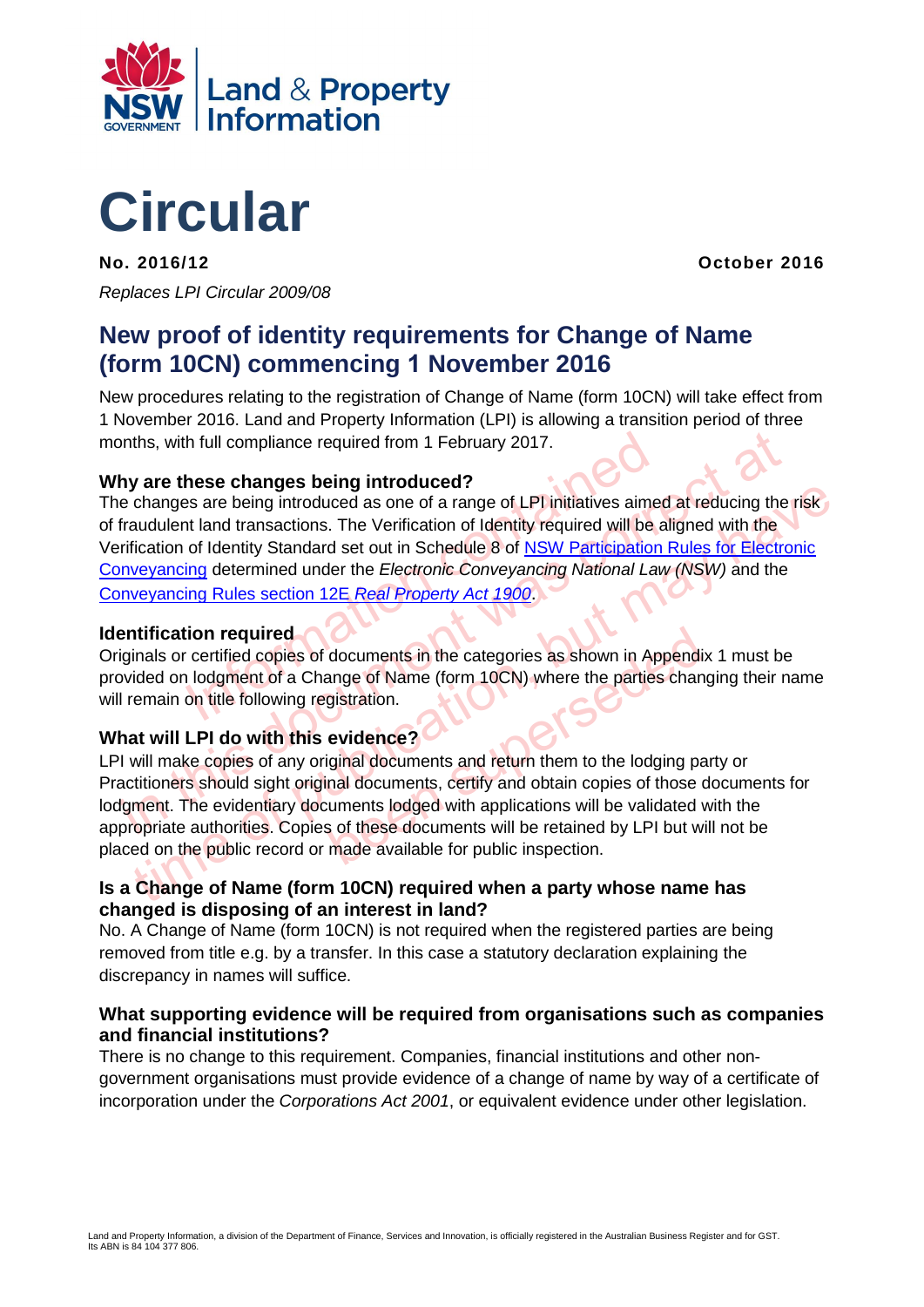#### **More information**

For more information see the LPI fact sheet [Changing your name on your title](http://www.lpi.nsw.gov.au/__data/assets/pdf_file/0004/206626/Changing_your_name_on_your_title.pdf) or contact LPI on T: 1300 052 637 or E: [GeneralEnquiry@lpi.nsw.gov.au.](mailto:GeneralEnquiry@lpi.nsw.gov.au)

Instructions for completion of the form vary according to the category of applicant and are available on the [Registrar General's Directions](http://rgdirections.lpi.nsw.gov.au/land_dealings/dealing_requirements/certificate_title) website.

in this document was correct at<br>Information contained have<br>in this document was put may have time of publication, but may have<br>Information contain, but may have<br>in this document was corred<br>in this of publication, but may been superseded<br>been superseded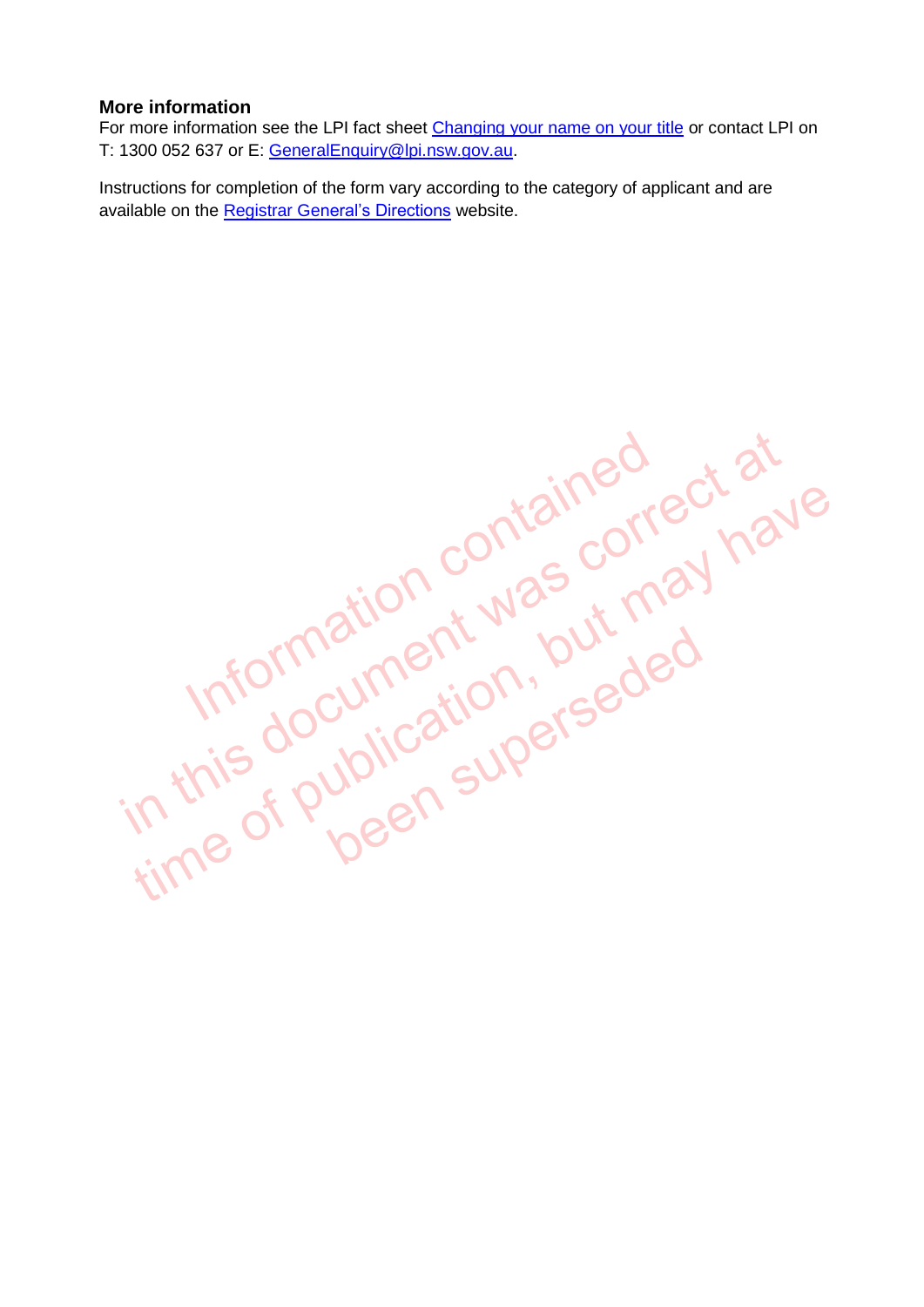### **Appendix 1**

#### **Identification Required**

The documents produced must be current, except for an expired Australian Passport which has not been cancelled and was current within the preceding 2 years.

All requirements in one of the categories below must be met as a minimum:

| Category | <b>Minimum Document Requirements</b>                                                                                                                                                                                                                                                                                                                                                                                                                                                                                                                               |  |
|----------|--------------------------------------------------------------------------------------------------------------------------------------------------------------------------------------------------------------------------------------------------------------------------------------------------------------------------------------------------------------------------------------------------------------------------------------------------------------------------------------------------------------------------------------------------------------------|--|
|          | For Persons who are Australian citizens or residents:                                                                                                                                                                                                                                                                                                                                                                                                                                                                                                              |  |
| 1        | Australian Passport or foreign passport<br>plus Australian drivers licence or Photo Card<br>plus change of name or marriage certificate if necessary                                                                                                                                                                                                                                                                                                                                                                                                               |  |
| 2        | Australian Passport or foreign passport<br>plus full birth certificate or citizenship certificate or descent certificate<br>plus Medicare or Centrelink or Department of Veterans' Affairs card<br>plus change of name or marriage certificate if necessary                                                                                                                                                                                                                                                                                                        |  |
| 3        | Australian drivers licence or Photo Card<br>plus full birth certificate or citizenship certificate or descent certificate<br>plus Medicare or Centrelink or Department of Veterans' Affairs card<br>plus change of name or marriage certificate if necessary                                                                                                                                                                                                                                                                                                       |  |
| 4        | (a) Australian Passport or foreign passport<br>plus another form of government issued photographic identity<br><b>Document</b><br>plus change of name or marriage certificate if necessary<br>(b) Australian Passport or foreign passport<br>plus full birth certificate<br>plus another form of government issued identity Document<br>plus change of name or marriage certificate if necessary                                                                                                                                                                   |  |
| 5        | (a) Identifier Declaration<br>plus full birth certificate or citizenship certificate or descent certificate<br>plus Medicare or Centrelink or Department of Veterans' Affairs card<br>plus change of name or marriage certificate if necessary.<br>(b) Identifier Declaration by a Person specified in Verification of Identity<br>Standard paragraph 4.4(e)*<br>plus Medicare or Centrelink or Department of Veterans' Affairs card<br>plus change of name or marriage certificate if necessary.<br>Note: Refer to Verification of Identity Standard paragraph 4. |  |